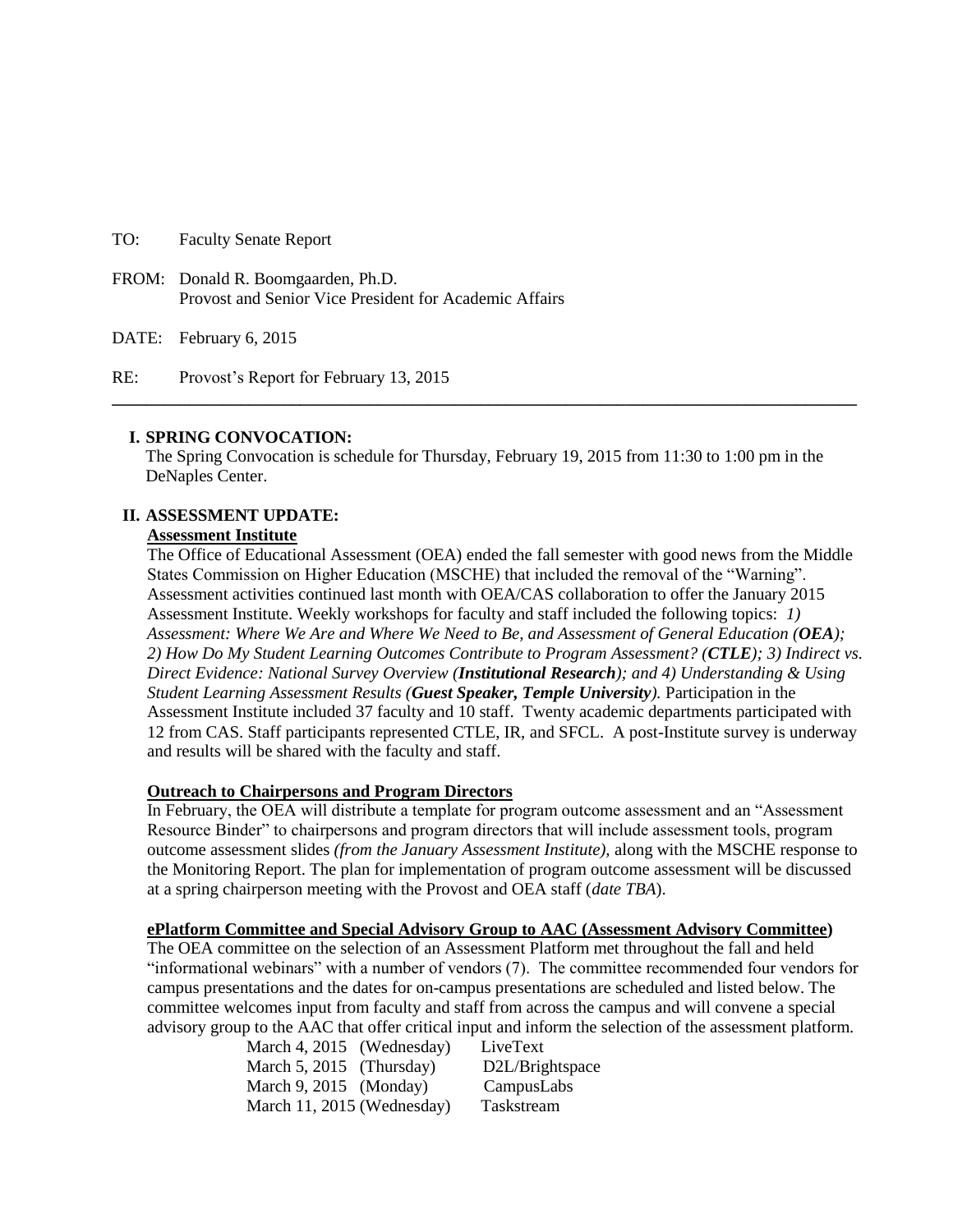The vendors will be making three different presentations throughout the day. Further details and an itinerary will be posted closer to the dates.

## **OEA Faculty Grant Opportunity for Assessment of Student Learning**

The Office of Educational Assessment (OEA) is pleased to announce that grants of up to **\$1,800** are available to full-time faculty interested in enhancing their assessment skills. The grants can be used in several ways for the purpose of improving student learning. We are especially interested in developing faculty expertise in assessment, and priority will be directed to activities that: 1) Fund a guest speaker (*Assessment Expert*) for a department or college to offer a focused workshop on specific areas that are related to assessment of student learning in their discipline; 2) Promote participation in assessment programs that are part of a disciplinary conference, usually pre or post-conference workshops/sessions and related travel costs. (*Funds can supplement already funded conference and cover hotel, per diem, and pre/post conference workshop registration); 3)*Funding for assessment conferences which are not part of a disciplinary conference will also be considered. *(Funds are applied to the main costs of the conference/travel); and 4)* Assessment materials/resources. *The complete application is available from OEA.*

# **III. FACULTY SEARCHES:**

We are conducting twenty-one faculty searches; as of this date five have been successfully concluded.

# **IV. ADMINISTRATIVE SEARACHES**

#### Career Services

Chris Whitney, Director of Career Services. Chris has her Master of Science degree in Secondary Counseling from The University of Scranton and her Bachelor of Science degree in Secondary Education and English and Communications from Penn State University. Prior to arriving at The University of Scranton, Chris served as the Director of Career Services for the School of Management at Binghamton University.

## Director of Student Health Services

Lisa Whitaker, Director of Student Health Services. Prior to arriving at The University of Scranton, Lisa MSN, RN served as Thoracic Nurse Navigator/Clinical Research Associate with the Pocono Medical Center in East Stroudsburg, PA. She completed her B.S. in Nursing at The College of Staten Island and her M.S. in Nursing at Independence University.

## KSOM Internship Position

The internship director's position has been filled by Jason Schwass. Jason has his MBA and previously worked in our development office.

## **V. RANK AND TENURE:**

The Board of Rank and Tenure held formal meetings on January 9, 10, 16 and  $17<sup>th</sup>$  to review application of twenty-eight candidates. The President received the recommendations from the Board of Rank and Tenure, and we are awaiting his decision. All candidates will be informed of the decision in a meeting with the Provost.

## **VI. FULBRIGHT NOMINATIONS:**

I am delighted to report that six of our eight Fulbright candidates have been recommended as national finalists for awards by the National Screening Committee. IIE in New York, who administer the Fulbrights, report that there were over 10,000 applicants this year for the approximately 1,500 awards nationwide.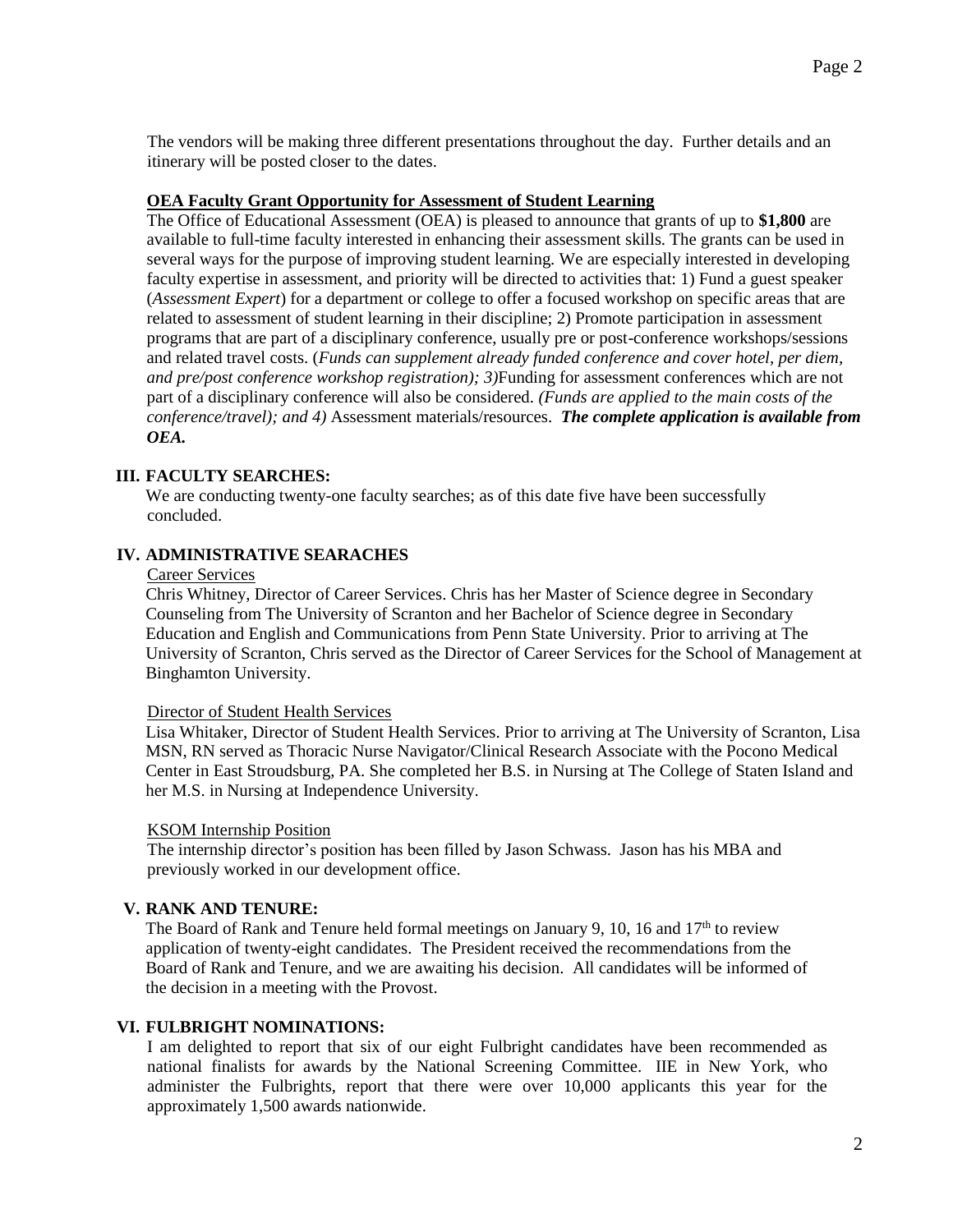Each country will now select the Fulbright recipients from the national finalist list for that country. These decisions can be any time between February 1 and June 1, and on average, there are twice as many finalists as grants available in each country. I hope to bring you word of the final outcomes of the Fulbright competition towards the end of Spring Semester.

Our finalists are:

| <b>Field</b>           | Country     | Major(s)                                 |
|------------------------|-------------|------------------------------------------|
| <b>Biology</b>         | Australia   | Biochemistry (MS)                        |
| <b>Teaching ESL</b>    | Bulgaria    | Journalism, Philosophy                   |
| <b>Medical Science</b> | Finland     | <b>Exercise Science</b>                  |
| <b>Teaching ESL</b>    | Germany     | <b>History</b>                           |
| Teaching ESL           | Mongolia    | <b>International Studies, Philosophy</b> |
| <b>Teaching ESL</b>    | South Korea | English                                  |

We will announce the names of the students when the final decisions have been made.

## **VII. MEDICAL SCHOOL PLACEMENT:**

I am delighted to report that Dr. Engel has informed me that as of this date 17 students have received acceptances to 30 medical schools, 8 students have been accepted to dental school, 1 student has been accepted to optometry school and one student has been accepted at veterinary school.

## **VIII. FACULTY DEVELOPMENT:**

#### **Grant Proposals/Clavius Funding:**

Calls for proposals for Clavius Funding and Summer Grant Application were sent out to faculty on February 4<sup>th</sup>.

## **Provost Faculty Enhancement Awards:**

Request for nominations for the Provost Faculty Enhancement Awards were sent out to the Deans and Department Chairs on January 30<sup>th</sup>. The Provost Advisory Group will assist the Provost and Associate Provost in making the final determination on the awards recipients. The awards will be presented at the Faculty Appreciation Day dinner scheduled for March  $27<sup>th</sup>$  from 5:00 p.m. to 9:00 p.m. in The DeNaples Center's Ballroom.

## **IX. UPDATED SABBATICAL LIST:**

The following sabbaticals have been approved for the 2015-2016 Academic Year.

| <b>Fall 2015</b>     | Gary Kwiecinski       |
|----------------------|-----------------------|
| Lori Bruch           | <b>Robert Parsons</b> |
| John Deak            | Iordanis Petsas       |
| Roy Domenico         | Nabil Tamimi          |
| Thomas Hogan         | Daniel West           |
| Richard Klonoski     |                       |
| Barry Kuhle          | Year 2015-2016        |
| Sufyan Mohammed      | Maureen Carroll       |
|                      | Will Cohen            |
| Spring 2016          | Jean Harris           |
| <b>Timothy Casey</b> | Christian Krokus      |
| <b>Harry Dammer</b>  | Richard Larsen        |
| LeeAnn Eschbach      | Jessica Nolan         |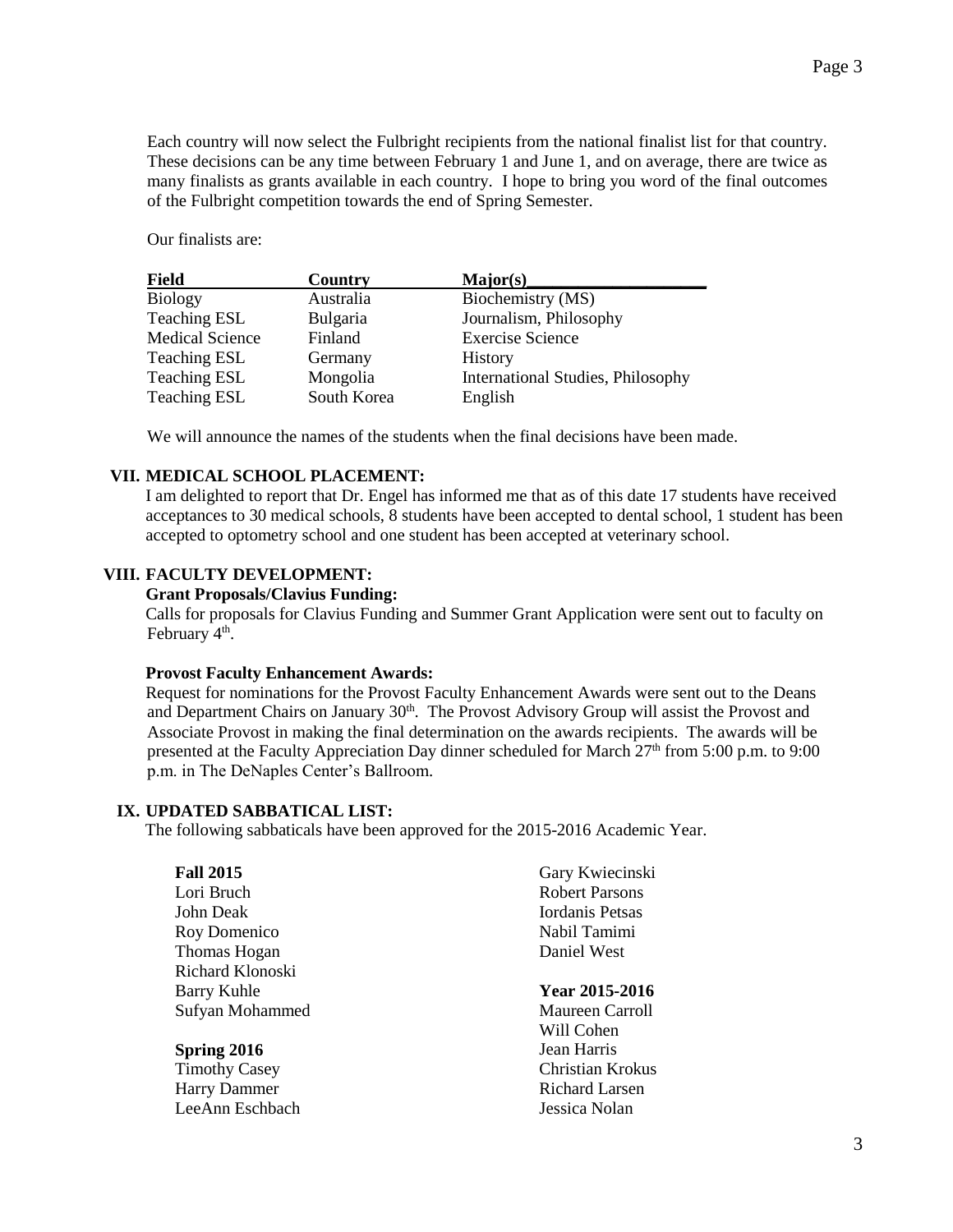Yamile Silva **Hank Willenbrink** 

**Intersession & Summer 2016** Donna Witek

## **X. CURRICULUM**

The following curriculum proposals were approved since the last meeting.

| <b>New Course</b>              | <b>Date Posted</b> |
|--------------------------------|--------------------|
| Physics 120: General Physics I | 9/5/14             |
| WRTG 140: Digital Writing      | 11/25/13           |
| <b>Program Change</b>          |                    |

Peace and Justice Studies Concentration 10/31/14

# **XI. THE COLLEGES:**

# **The Panuska College of Professional Studies**

- The Board of Governors of the Scranton Area Community Foundation recently cited The Edward R. Leahy Jr. Center Clinic for the Uninsured for its "significant and positive impact on our community" as part of the Foundation's celebration of its 60<sup>th</sup> Anniversary.
- With February designated as "American Heart Month," University of Scranton students majoring in Exercise Science will hold its seventh annual Healthy Heart Fair at The Mall at Steamtown on Saturday, Feb. 21, from noon to 4 p.m. The event is offered free of charge to area residents and will include free health screenings, interactive educational games and information about heart health.

# **College of Arts and Sciences**

- The Spring 2015 Latin American Film Festival will feature *Juan de los Muertos* (Cuba 2010) on February 17, *Romero* (1989) on March 24, and *Pelo Malo* (Venezuela, 2013) on April 14.
- The 2015 International Conference on Asian Studies: Taiwan and China in the Global Context will take place on March 28 and 29 at the University of Scranton and Marywood University. The conference will feature a performance and master class by the Taipei Folk Dance Theatre.

# **Kania School of Management**

 Accounting students and volunteers organized through the United Way of Lackawanna and Wayne Counties will assist local residents with their tax returns as part of the Volunteer Income Tax Assistance (VITA) program, a free service for clients with household incomes below \$51,000 for 2014.

Under the direction of Joseph Hammond, C.P.A., M.B.A., adjunct accounting professor, student interns instruct volunteer University students and community volunteers on how to assist taxpayers in fulfilling their financial obligations.

# **Weinberg Memorial Library**

 The second Jay Nathan, Ph.D. Visiting Scholar Lecture Series, **Mongolia: History, Culture and Transformation,** will take place on Wednesday April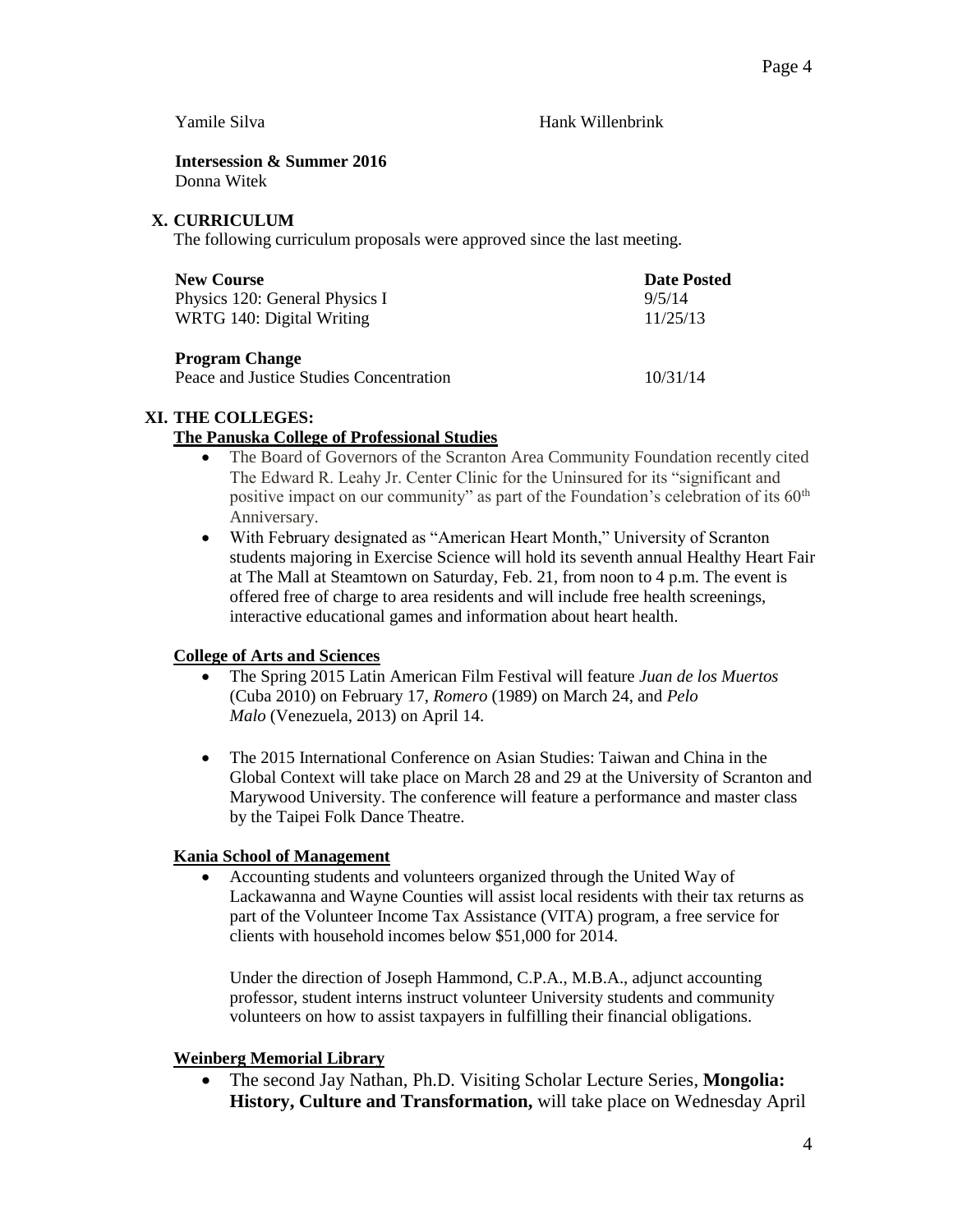8, 2015 5:30-8 p.m. in the Moskovitz Theater, The DeNaples Center, Jeff Welsh, Ph.D. will serve as moderator the panel discussion. The panel members will be Bulgaa Altangerel, Ph.D., His Excellency Ambassador Extraordinary and Plenipotentiary of Mongolia to the United States who also currently serves as Non-Resident Ambassador of Mongolia to Israel and Mexico, Myagmar Saruul-Erdene, Ph.D. Mongolian Language and Culture Instructor at the Foreign Service Institute, United States State Department, Altantsetseg Sodnomtseren**,** policy analyst and researcher in strategic management, business development, institutional assessment, and higher education, and Jay Nathan, Ph.D. Fulbright Senior Specialist to Mongolia (2008); visiting professor to the National University of Mongolia; member of the American Center for Mongolian Studies. At the conclusion of the Panel Discussion, artists from Mongolia will perform traditional music and dance. A reception will follow the performance. Details about this Library sponsored event, visit The Jay Nathan, Ph.D., Visiting Scholar Lecture Series are available on the Library's Events and Programs page [http://www.scranton.edu/academics/wml/events-and-programs/jay](http://www.scranton.edu/academics/wml/events-and-programs/jay-nathan/index.shtml)[nathan/index.shtml](http://www.scranton.edu/academics/wml/events-and-programs/jay-nathan/index.shtml)

## **XII. INTERNATIONAL PROGRAMS AND SERVICES:**

## Study Abroad

Eighty-five (85) University students studied abroad in January 2015, including 7 graduate students. The sites include short-term programs in Florence and Ireland; and also Faculty-Led Study Abroad courses in Mexico, the Philippines, Ireland, and Brazil.

## International Student and Scholar Services

The University welcomed 24 new international students in January 2015. These include 2 undergraduate students (Saudi Arabia and China) and 14 MBA graduate students (13 from Saudi Arabia and 1 from India). Ten exchange students (6 from South Korea, and 1 each from Ecuador, Mexico, Australia, and Hong Kong).

There are two visiting international scholars on campus. The Department of English is hosting a scholar from China and the Department of Management/Marketing is hosting a South Korean scholar.

# Other International News

The University is now affiliated with *The Undergraduate Awards* an international organization, based in Dublin, which was developed to recognize outstanding undergraduate students through their scholarship and coursework. The deans will receive more information about the program for distribution to the academic departments. Deadline for submissions for the 2015 awards is 29 May 2015 and details for submission can be found at [www.undergraduateawards.com.](http://www.undergraduateawards.com/)

# **XIII. OFFICE OF RESEARCH SERVICES and SPONSORED PROGRAMS**

Twenty-six (26) grant proposals have been submitted in AY 2014-15 and 5 intellectual property projects are at various stages in the patent application process.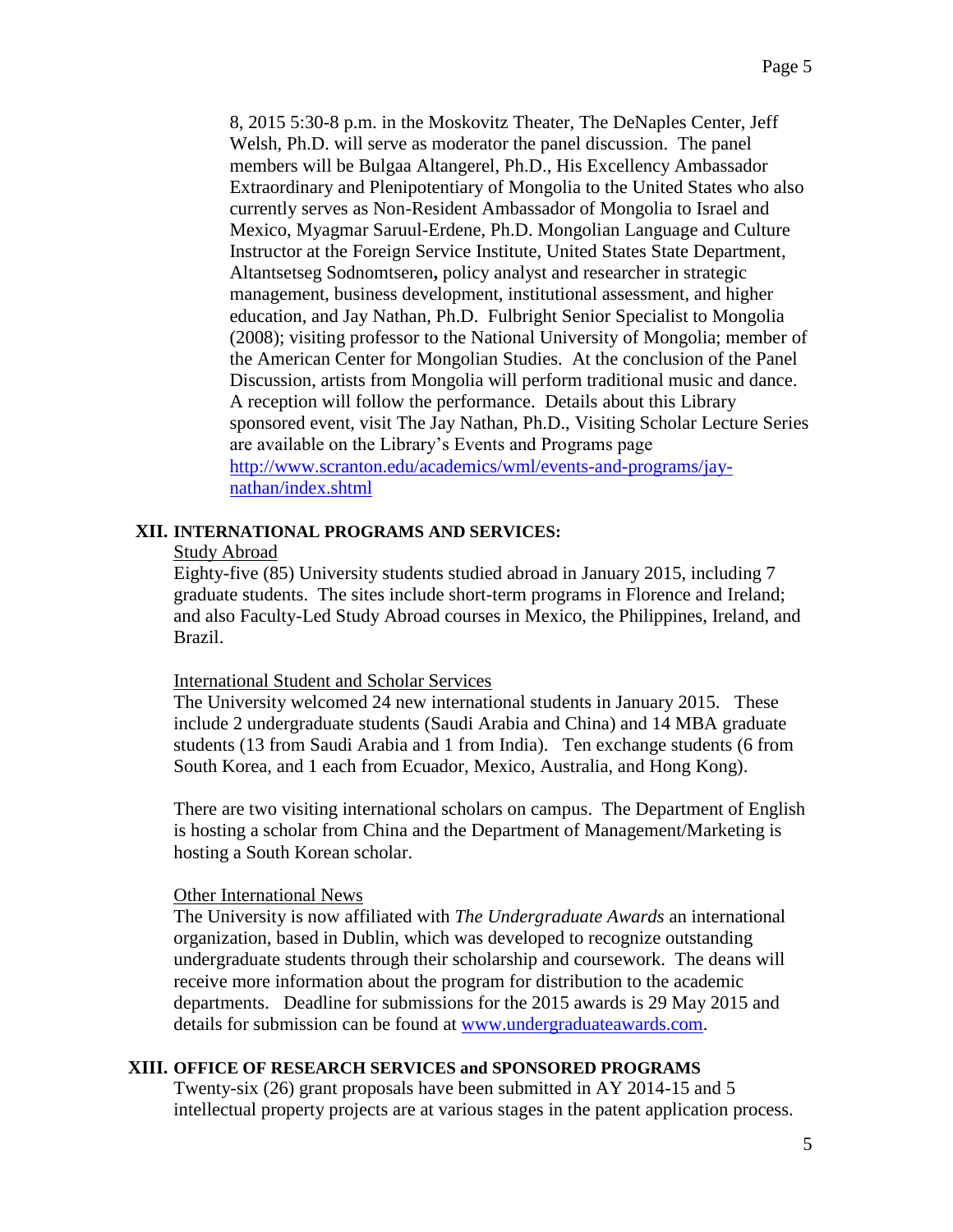# **XIV. SENIOR FELLOW, INTERNATIONAL, CULTURAL, AND CIVIC PROJECTS:**

The Senior Fellow for International, Civic and Cultural Projects Sondra Meyers:

- brought the University into a collaboration with Scranton Area Foundation, United Neighborhood Centers, United Way and other organizations to create a humanities based Pocket Part in West Scranton. The project was awarded a \$50,000 planning grant from the PA Humanities Council. Ms. Myers is co-chairing with Julie Schumacher Cohen the project's Humanities Advisory Committee.
- co-taught a first year seminar with Dr. Matthew Meyer of the Philosophy Department on "Preparing for Democratic Citizenship" for the third year in a row.
- received news that Suraya Pakzad, the founder of Voice of Women in Afghanistan, opened the Scranton Restaurant in western Afghanistan with money raised here in Scranton. Ms. Pakzad, noted as one of the 100 most important people in the world by Time Magazine, has spoken here at the University and we spearheaded a drive to raise the money for a women' restaurant—organized and managed by women and for women. It is a breakthrough project and we plan to continue our efforts on behalf of Voice of Women.

## **XV. PERFORMANCE MUSIC**

In addition to the regular weekly ensembles rehearsal schedule, student coachings, and dress rehearsals of student ensembles, as well as operational/administrative tasks of the department, the following special programs and performances were offered by the Performance Music department during spring semester 2015:

## **February 8, 2015 – 7:30 pm**

7<sup>th</sup> Annual Gene Yevich Memorial Concert, featuring David Ostwald's Louis Armstrong eternity Band.

## **February 28, 2015 – 7:30 pm**

In Concert – the University of Scranton Jazz Band with guest soloist Eddie Barbash

**March 11, 2015 – 7:30 pm** General Recital – The University of Scranton Performance Music Students

**March 22, 2015 – 7:30 pm** In Recital – Christopher Johnson, organist

**March 29, 2015 – 7:30 pm**

In Concert – A combined concert featuring The Manhattan School of Music Brass Orchestra and The University of Scranton Singers

**April 11, 2015 – 7:30 pm** In Recital – Caleb Hudson, trumpet and Amanda Hudson, trombonist

**April 25, 2015 – 7:30 pm** 32nd Annual World Premiere Composition Series